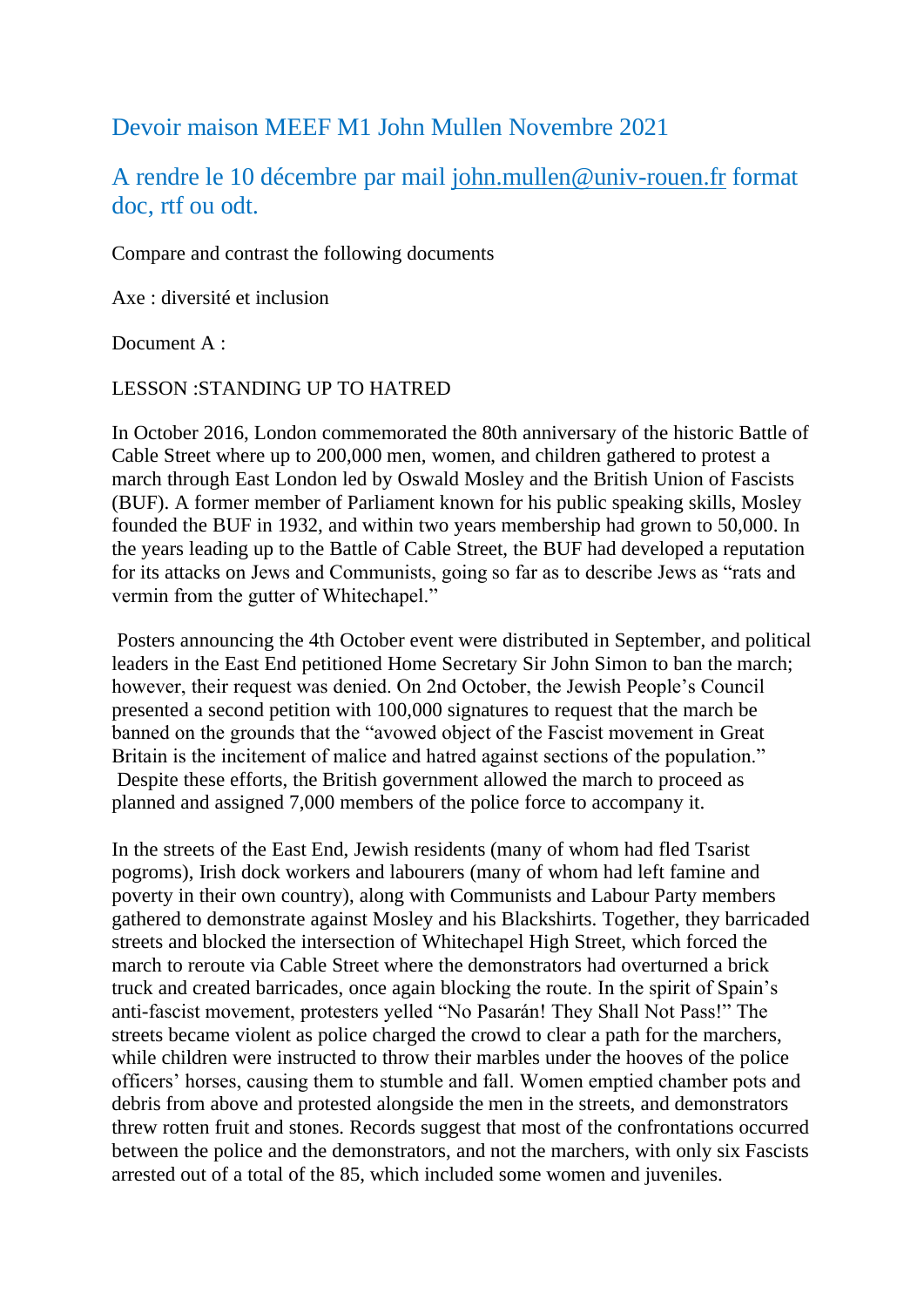In the end, anti-fascist demonstrators celebrated as Mosley and the BUF members were forced to turn back.

Some historians today warn against mythologising the Battle of Cable Street. Daniel Tilles, assistant professor of history at the Pedagogical University of Krakow and author of *British Fascist Antisemitism and Jewish Responses, 1932-40*, explains that while the anti-fascist demonstrators prevented Mosley and the BUF from completing their march, in the wake of the event, interest in the BUF and instances antisemitism actually increased. According to Tilles, "The scenes at Cable Street, widely reported in the press and newsreels, fit perfectly into the narrative the BUF aimed to create—of a Jewish, communist-inspired mob violently denying British patriots the right to march through their own streets."

By late October 1936, membership in the BUF had increased by 2,000, with many joining East End branches of the organisation.

In March 1937, Tilles notes that the BUF received 18% of the East End vote, and around 30% of the non-Jewish vote, in the three main areas of the Cable Street confrontation between demonstrators, police, and Fascists.

A large mural, with its own tumultuous history that students will learn about in the next lesson, commemorates the Battle of Cable Street and was the scene of a march and rally on 9th October 2016 when participants carried signs reading "1936–2016 Fascists Still Do Not Pass" and "No to Antisemitism, No to Islamophobia, No to All Racism." London's East End has undergone a demographic shift since 1936, and now members of its Bengali and South-East Asian communities face similar racist threats and hate crimes, while Britain and Europe experiences a rise in anti-immigration sentiment. There is much to learn from the Battle of Cable Street about the power that individuals and groups wield in the face of intolerant policies and behaviours when they unite against racism and discrimination. Hopefully by engaging with this history, students will think critically about the choices made by the East End community and its allies in 1936 and then consider choices available to them as agents of change in the face of prejudice and discrimination in their schools and communities today.

## **From a lesson plan on Facinghistory.org, a non profit organization which provides resources for history teachers.**

### Document B: photos from Bristol

Bristol. 1 the statue of Edward Colston, local dignitary and slave trader, which stood for 120 years in Bristol city centre. 2. The Black Lives Matter demonstration which threw the statue into a river. 3. The retrieved statue in a Bristol museum today 4. The replacement statue placed there by a radical group (it only stayed a couple of days).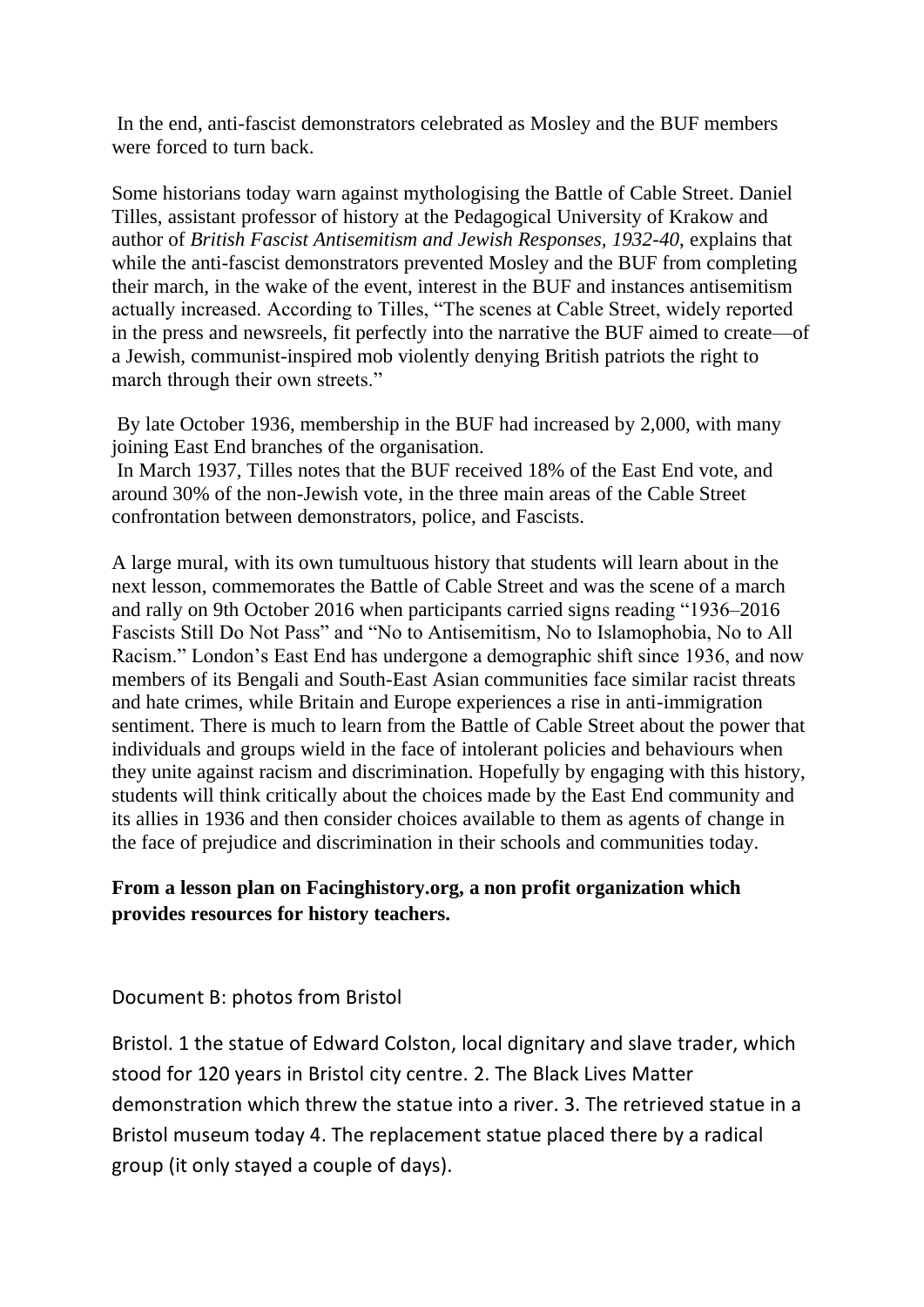



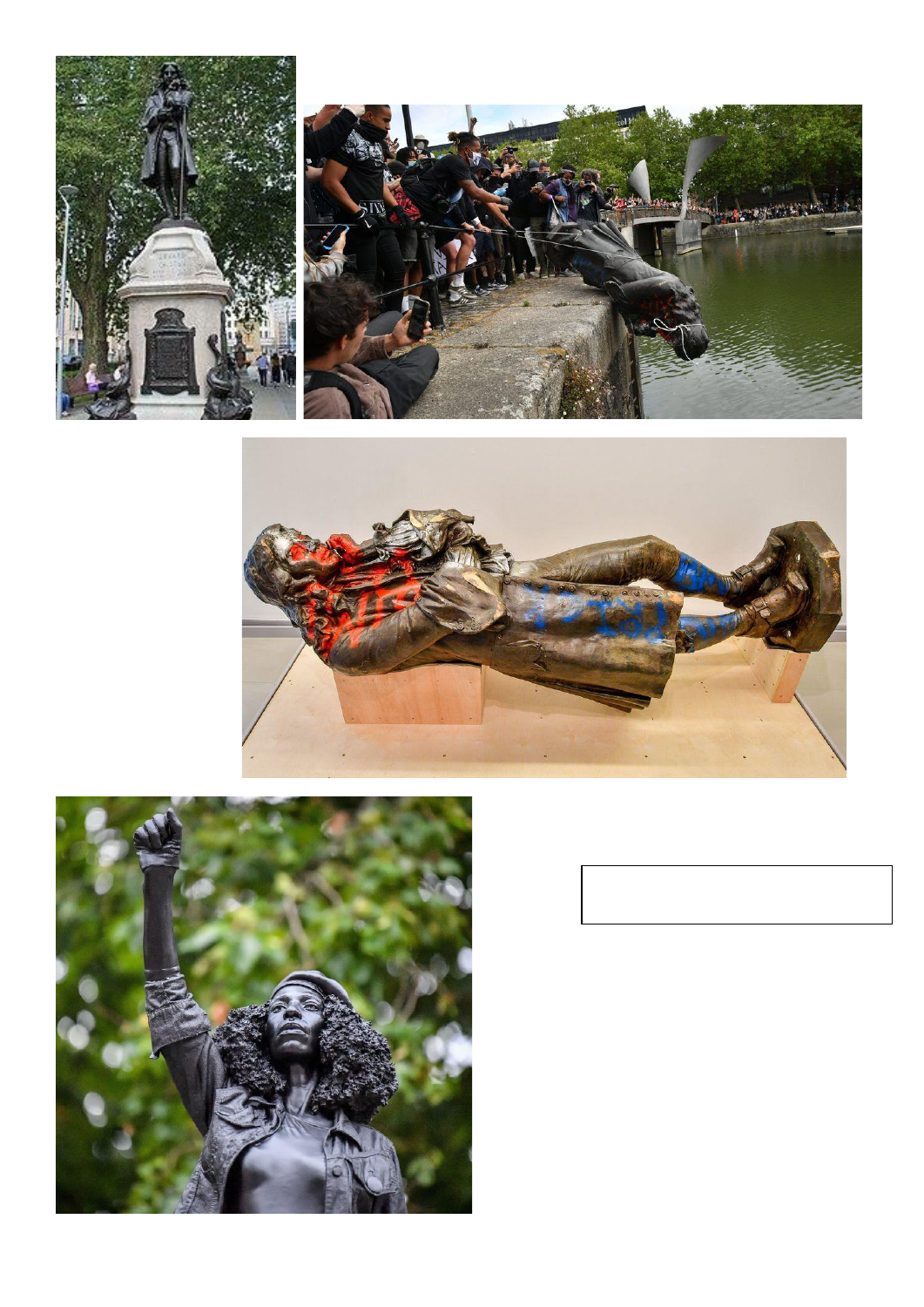# **Document C**

•

**Like a disgraced celebrity awaiting trial': Fury as paint splattered Edward** 

**Colston statue is laid on its SIDE in museum - after it was torn down by** 

## **BLM mob and dumped in Bristol harbour**

By CHRIS JEWERS FOR MAILONLINE **PUBLISHED:** 19:30 GMT, 3 June 2021 | **UPDATED:** 09:21 GMT, 4 June 2021

The public display of a statue of slave trader Edward Colston lying flat after being torn down during a **Black Lives Matter** protest in Bristol last year has been branded a 'partisan act' by an art critic.

Its' new home is at the M Shed museum in the city alongside placards from the protest and a timeline of events and the figure is displayed lying on a wooden stand.

The authorities say its positioning is down to money and because it wants the public to tell them how it should be shown in future.

But today art critic Alastair Sooke, 40, suggested they had already taken the decision themselves, given the exhibition.

He said: 'Dredged from the riverbed, Colston's effigy has been kept out of sight in storage, like a disgraced celebrity awaiting trial. Colston lies flat, overturned like a vanquished chess piece.

'Presented alongside BLM placards, he's still covered with graffiti, too. According to the authorities, the display is only temporary, designed to canvas public opinion about what should happen to the statue.

'Moreover, it would, they say, be too costly for now to stand Colston upright again safely - hence, his supine position.

'But that strikes me as mealy-mouthed. Let's not pretend that presenting the statue horizontally is impartial, when, really, it's a partisan act,' he told the **Telegraph**.